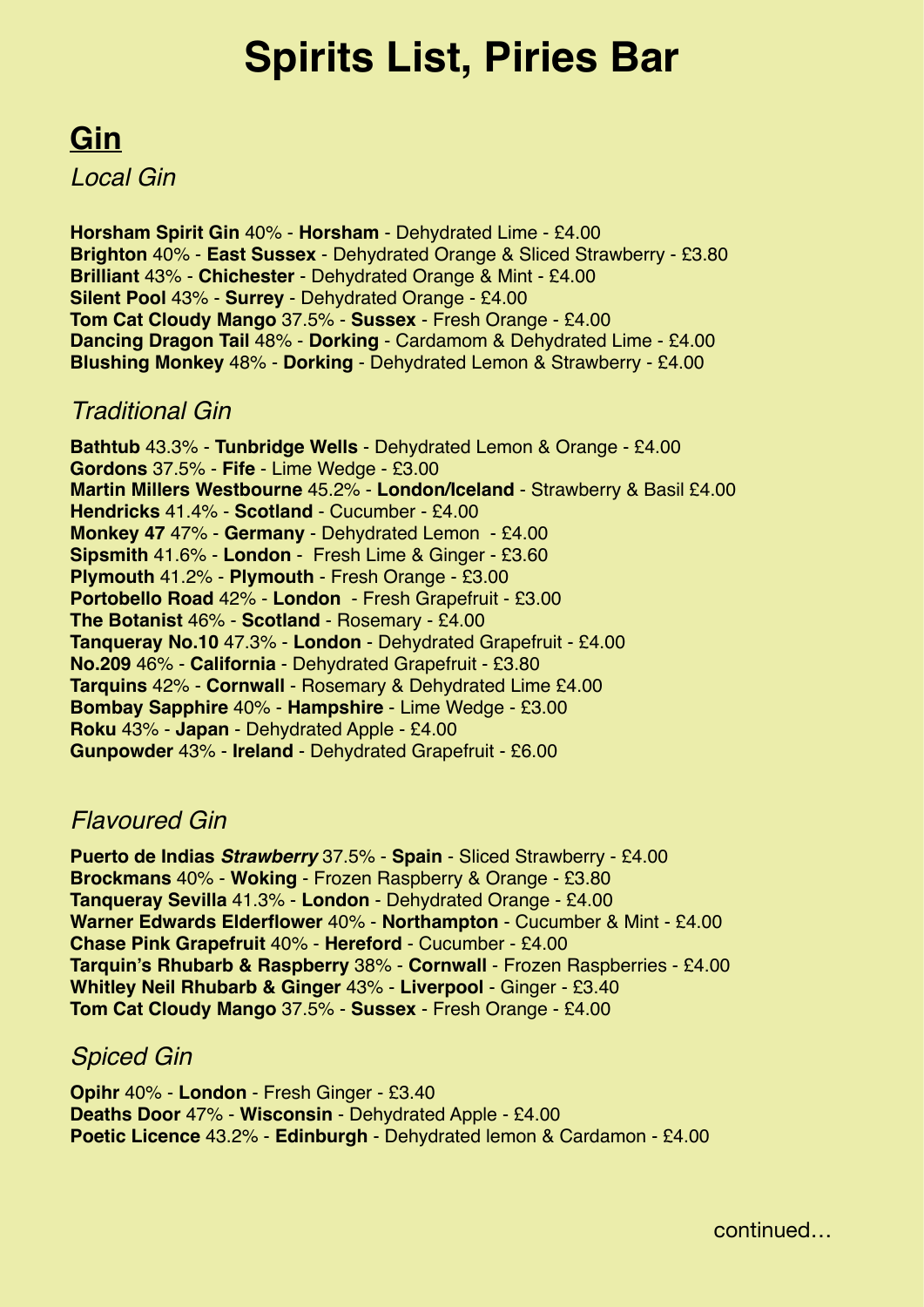## **Vodka**

**Puerto de Indias** *Strawberry* 37.5% - **Spain** - Sliced Strawberry - £4.00 **Absolut Vanilla** 40% - **Sweden** £3.40 **Brockmans** 40% - **Woking** - Frozen Raspberry & Orange - £3.80 **Grey Goose** 40% - **France** £4.00 **Black Cow** 40% - **England** £3.40 **England Extending the Cucumber of E**4.00 **Tanqueray Sevilla** 41.3% - **London** - Dehydrated Orange - £4.00 **Zubrówka** 40% - **Poland** £3.00 **Warner Edwards Rhubarb** 40% - **Northampton** - Fresh Orange - £4.00 **Ketel One** 40% - **Holland** £3.00 **Warner Edwards Elderflower** 40% - **Northampton** - Cucumber & Mint - £4.00 **Reyka** 40% - **Iceland** £3.40 **Chase Marmalade** 40% - **England** £4.00 **England Sipsmith Lemon Drizzle** 40.4% - **London** - Dehydrated Lemon - £4.00 **Chase Rhubarb** 40% - **England** £4.00 **Book School 44% - New Zealand** £6.00 **Consultant Smirnoff** 37.5% - **Russia** £3.00

### **Bathtub Sloe** 33.8% - **Tunbridge Wells** - Dehydrated Orange - £4.00 **Tequila & Mezcal - Frozen Blackberry 38% - 2002 - 2003 - 2004 - 2004 - 2004 - 2004 - 2004 - 2004 - 2004 - 2004**

### **Tarquin's Rhubarb & Raspberry** 38% - **Cornwall** - Frozen Raspberries - £4.00 **Whitley Neil Rhubarb & Ginger** 43% - **Liverpool** - Ginger - £3.40 *Tequila*

**Tom Cat Blueberry** 37.5% - **Sussex** - Sliced Strawberry £4.00 **El Jimador Blanco** 38% £3.00 *Spiced Gin*  **Patron Anejo** 40% £6.00 **El Jimador Reposado** 38% £3.00 **Patron Silver** 40% £6.00

#### **Opihr** 40% - **London** - Fresh Ginger - £3.40 **Deaths Door** 47% - **Wisconsin** - Dehydrated Apple - £4.00 *Mezcal*

**Cuckoo Spiced** 42% - **Lancashire** - Rosemary & Dehydrated Orange - £5.00 **QuiQuiriQui San Juan Del Rio** 45% £5.00 **La Penca** 40% £4.00

### **Brighton** 40% - **East Sussex** - Dehydrated Orange & Sliced Strawberry - £3.80 **Rum**

### **Brilliant** 43% - **Chichester** - Dehydrated Orange & Mint - £4.00 **Children 44 Spiced & Flavoured Australian Chichester - 2.40 Å Dehydrated Australian Chichester**

**Cabin Pressure** 40% - **Horsham** - Fresh Lemon & Basil - £4.00 **Havana Club Cuban Spiced 35% - Cuba £3.00 <b>NEW Mayfield Sussex Hop** 40% - **East Sussex** - Dehydrated Lemon - £3.40 **Morgan's** *Spiced* 35% - **Jamaica** £3.00 **Flantation** *Pineapple* **40% - Barbados & Jamaica £4.60 <b>Plantation** *Pineapple* 40% - **Exercise Tom Cat Cloudy Mango** 37.5% - **Sussex** - Fresh Orange - £4.00 **Red Leg** *Pineapple Spiced* 37.5% - **Caribbean** £3.00 **Tom Cat Blueberry** 37.5% - **Sussex** - Sliced Strawberry £4.00 **Sailor Jerry** *Spiced* 40% - **US Virgin Islands** £3.00 **Dancing Dragon Tail** 48% - **Dorking** - Cardamom & Dehydrated Lime - £4.00 **Rumbullion** *Spiced* 42.6% - **Caribbean** £4.00 **Cut to the** *Smoke* **40% - England £3.40<br>
<b>Cut to the** *Smoke* 40% - **England** £3.40 **Figure - 26.60** PM **Blushing Monkey** 48% - **Dorking** - Dehydrated Lemon & Strawberry - £4.00 **Kraken Black** *Spiced* 40% - **Trinidad & Tobago** £3.00

continued…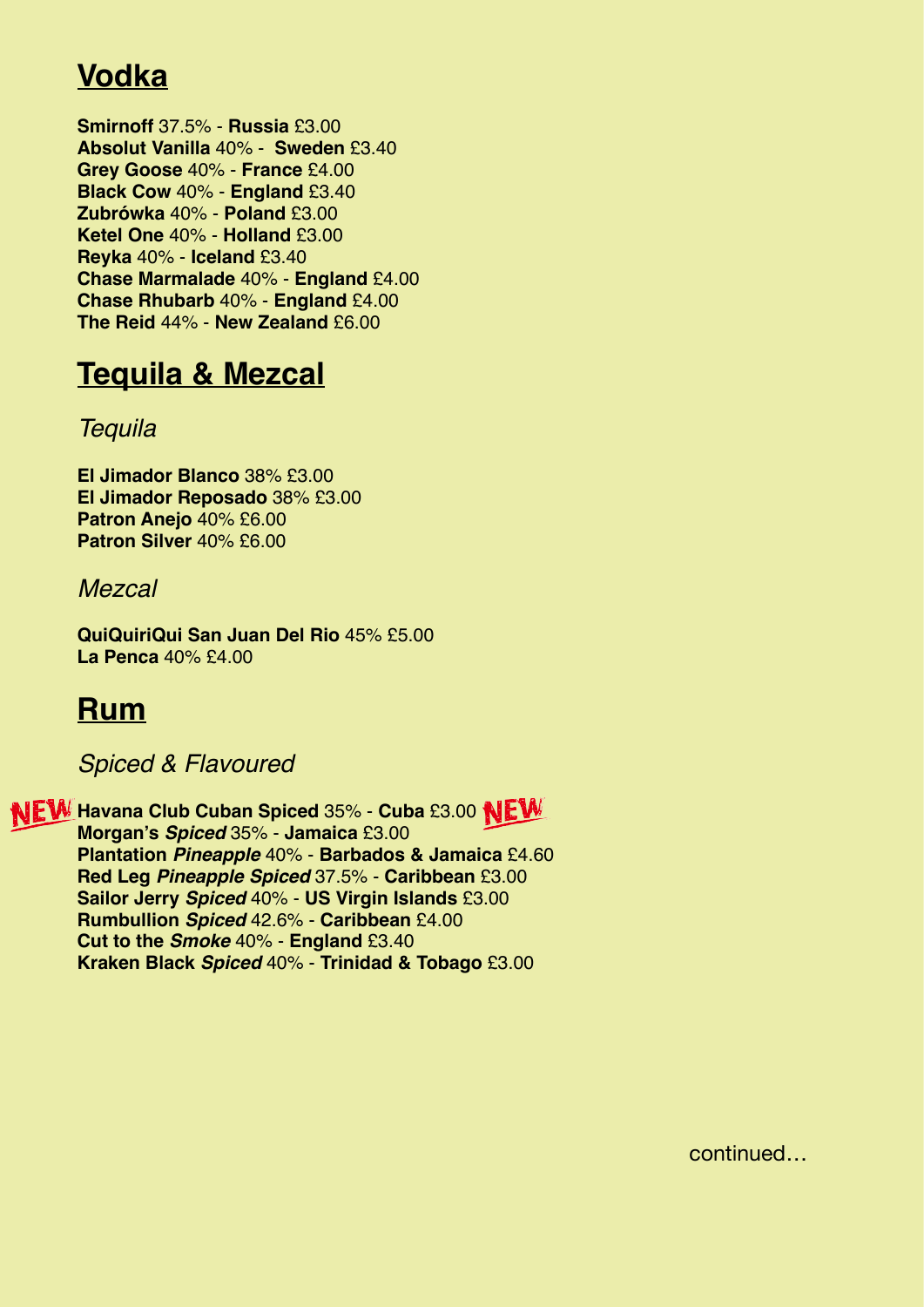### *English style - Rich, Heavy, Molasses*

**Vodka Doorley's 3yr** 40% - **Barbados** £3.00 **Smirnoff** 37.5% - **Russia** £3.00 **Doorley's XO** 40% - **Barbados** £4.00 **Absolut Vanilla** 40% - **Sweden** £3.40 **Mount Gay Eclipse** 40% - **Barbados** £3.00 **Grey Goose** 40% - **France** £4.00 **Mount Gay XO** 43% - **Barbados** £5.00 **Black Cow** 40% - **England** £3.40 **Gosling's** 40% - **Bermuda** £3.00 **Zubrówka** 40% - **Poland** £3.00 **Appleton Estate 12yr** 43% - **Jamaica** £4.00 **Ketel One** 40% - **Holland** £3.00 **Don Papa** 40% - **Philippines** £3.80 **Doorley's 5yr** 40% - **Barbados** £3.40

### **Spanish Style - Sweet, Round, Buttery Chase Rhubarb** 40% - **England** £4.00

**Havana Club 3yr 40% - Cuba £3.00 Diplomatico Reserva Exclusiva 40% - Venezuela** £4.80 *Tequila*  **Abuelo 7yr** 40% - **Panama** £3.00 **Olmeca Reposado** 38% £3.00 **Havana Club 7yr** 40% - **Cuba** £3.40 **Bacardi** 37.5% - **Puerto Rico** £3.00 **Ron Zacapa 23yr** 40% - **Guatemala** £5.00 **Pampero Aniversario** 40% - **Venezuela** £4.00

 $P_{\text{tanh}}$   $P_{\text{turb}}$   $I_{\text{in}}$ **French Style - Light, Fruity, Complex** 

*Mezcal* **J. Bally Agricole Blanc** 50% - **Martinique** £3.80 **Trois Rivières Ambré** 40% - **Martinique** £3.80

Queense of San Juan Del Rio 45.000 £5.000 £5.000 £5.000 £5.000 £5.000 £5.000 £5.000 £5.000 £5.000 £5.000 £5.000 £5.000 £5.000 £5.000 £5.000 £5.000 £5.000 £5.000 £5.000 £5.000 £5.000 £5.000 £5.000 £5.000 £5.000 £5.000 £5.00 *Overproof - Served as single measures, with a mixer only* 

**Rum Wray & Nephew** 63% - **Jamaica** £3.40 **Pusser's Gunpowder** 54.5% - **Barbados** £4.60 **Old J Tikki Fire** 75.5% - **Caribbean blend** £5.00

continued…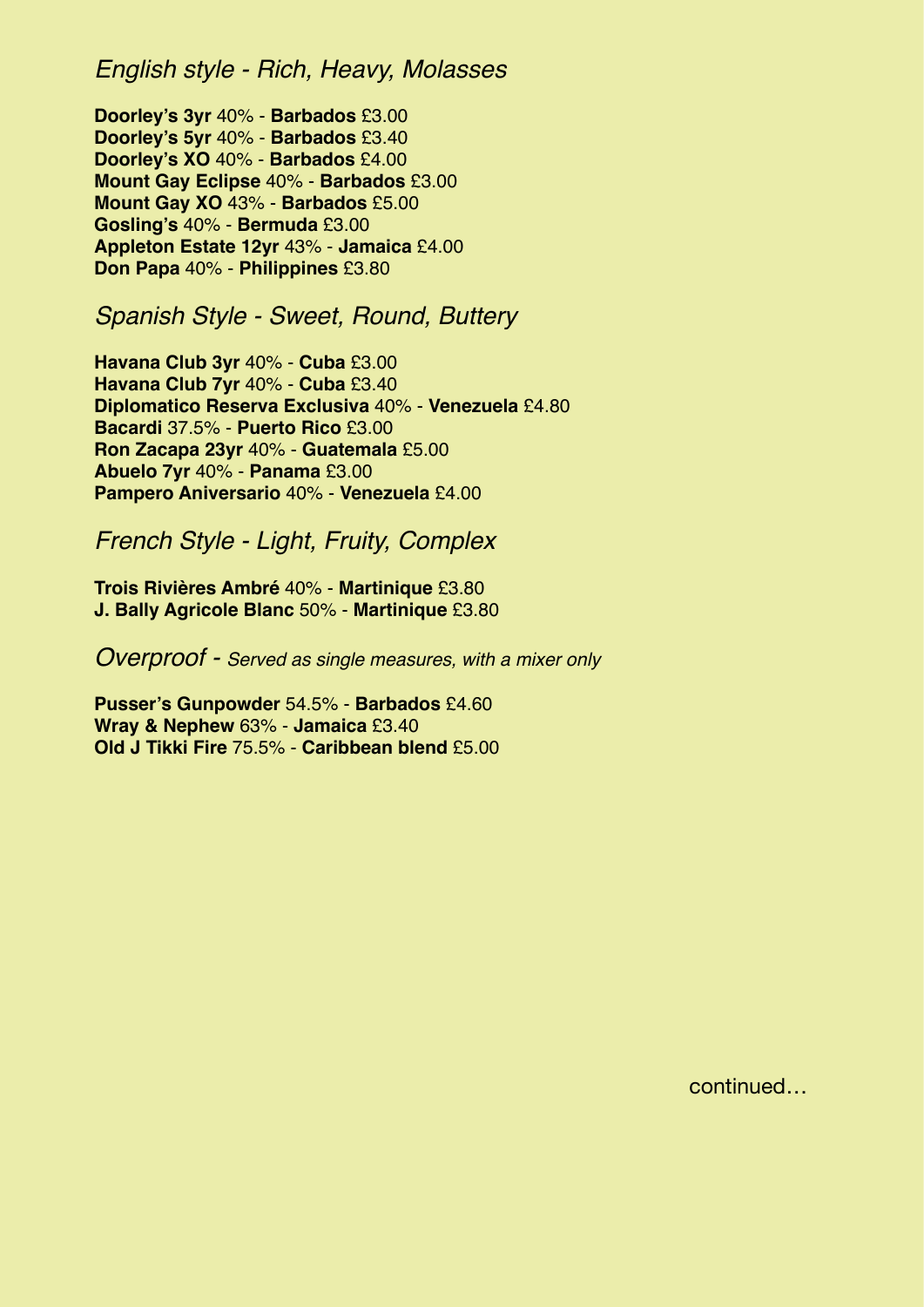### **Mbiok(a)** 8 Baurhan **Whisk(e)y & Bourbon**

### **Bells** 37.5% - **Scotland** £3.00

**Dalwhinnie** 15yr 43% Scotland - **Highland** £4.60 **Glenmorangie** 10Yr 40% Scotland - **Highland** £4.60 **Dalmore 18yr** 40% - Scotland - **Highland** £10 **Auchentoshan 3 Wood 43% - Scotland - Lowland £5.00 The Balvenie 12Yr 40% Scotland - Speyside £4.60<br>
<b>Mankey Shoulder** 40% Sectland - **Speyside** 63.40 **Havana Fark 12 H 40% Scotland - Starting Ardberg 10Yr** 46% Scotland - **Islay** £4.60 **Havena 1011 40% Scotland 1914 Diplomatico Planas** 47% - **Venezuela** £4.60 **Laphroaig 10Yr** 40% - Scotland - **Islay** £4.60 **Glenfiddich IPA** 42% - Scotland - **Speyside** £5.00 **Monkey Shoulder** 40% - Scotland - **Speyside** £3.40 **Highland Park** 12Yr 40% Scotland - **Orkney** £4.00

**Diplomatico Reserva Exclusiva** 40% - **Venezuela** £4.80 **RedBrest 12Yr** 40% - **Ireland** £5.00 **Bacardi** 37.5% - **Puerto Rico** £3.00 **Jameson** 40% - **Ireland** £3.00 **Angostura 1919** 40% - **Trinidad** £4.60 **Jameson Caskmates Stout edition** 40% - **Ireland** £4.00 **Ron Zacapa 23yr** 40% - **Guatemala** £5.00 **Tullamore D.E.W** 40% - **Ireland** £3.00 **Abushmille Plackbuch** 40% - **Ivalia Bushmills Blackbush 40% - Ireland £3.00** 

*French Style - Light, Fruity, Complex*  **Jack Daniels Honey** 35% - **USA** £3.00 **Trois Rivières Ambré** 40% - **Martinique** £3.80 **Bulleit Bourbon** 45% - **USA** £3.40 **Bulleit 95 Rye** 45% - USA £4.60 **Jack Daniels** 40% - **USA** £3.00 **Eagle Rare 10 Yr** 45% - **USA** £4.00

**J. Bally Agricole Blanc** 50% - **Martinique** £3.80

**St Lucia "1931"** 43% - **St Lucia** £6.00 **Hibiki** 43% - **Japan** £5.00 **The Hakushu** 43.5% - **Japan** £5

continued…